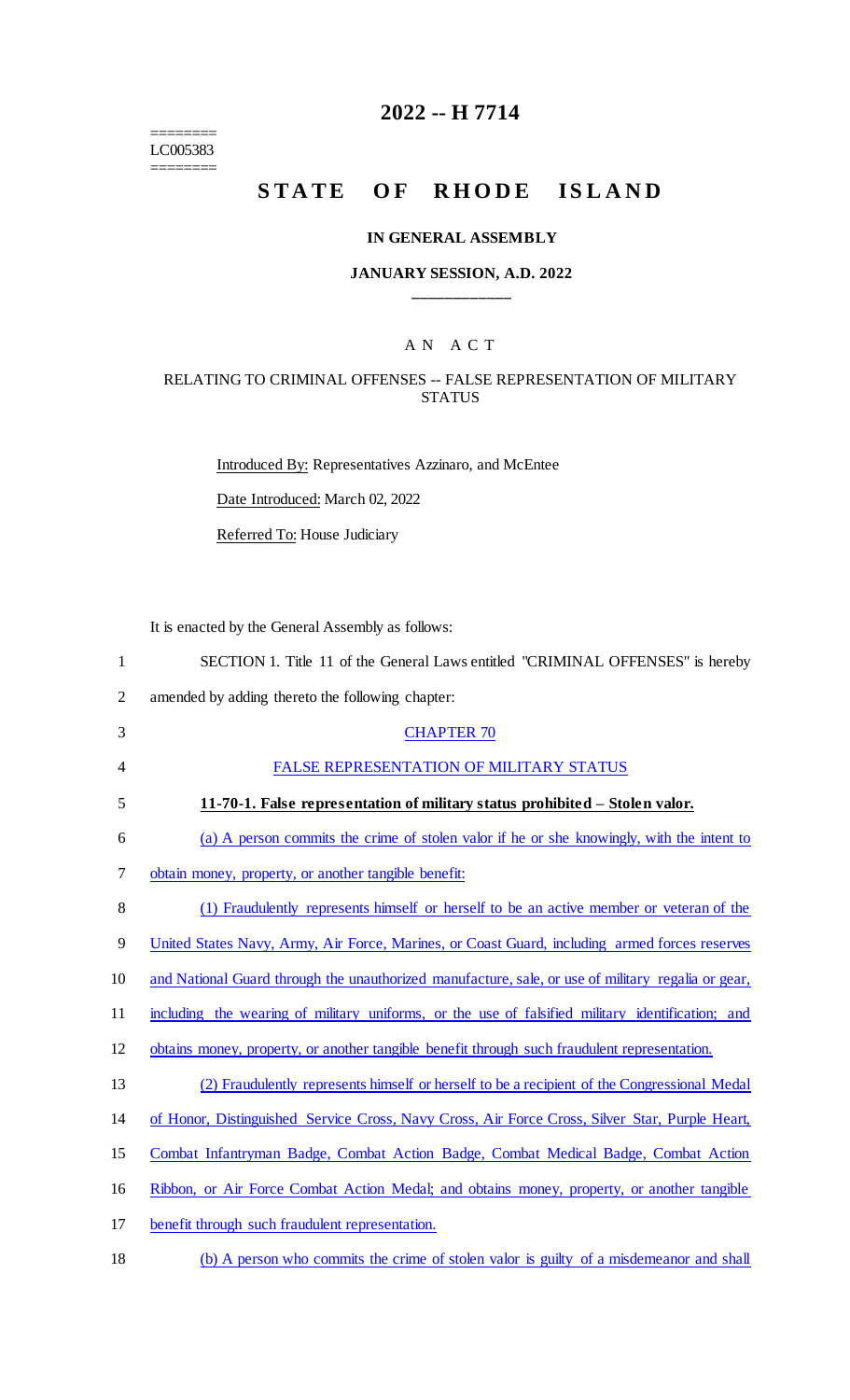- 1 be punished by imprisonment for not more than one year or by a fine of one thousand dollars
- 2  $($1,000)$ , or both.
- 3 (c) Any monies collected pursuant to this chapter shall be forwarded to the office of the
- 4 adjutant general to be allocated to the Rhode Island military family relief fund established pursuant
- 5 to § 30-3-41.
- 6 SECTION 2. This act shall take effect upon passage.

======== LC005383 ========